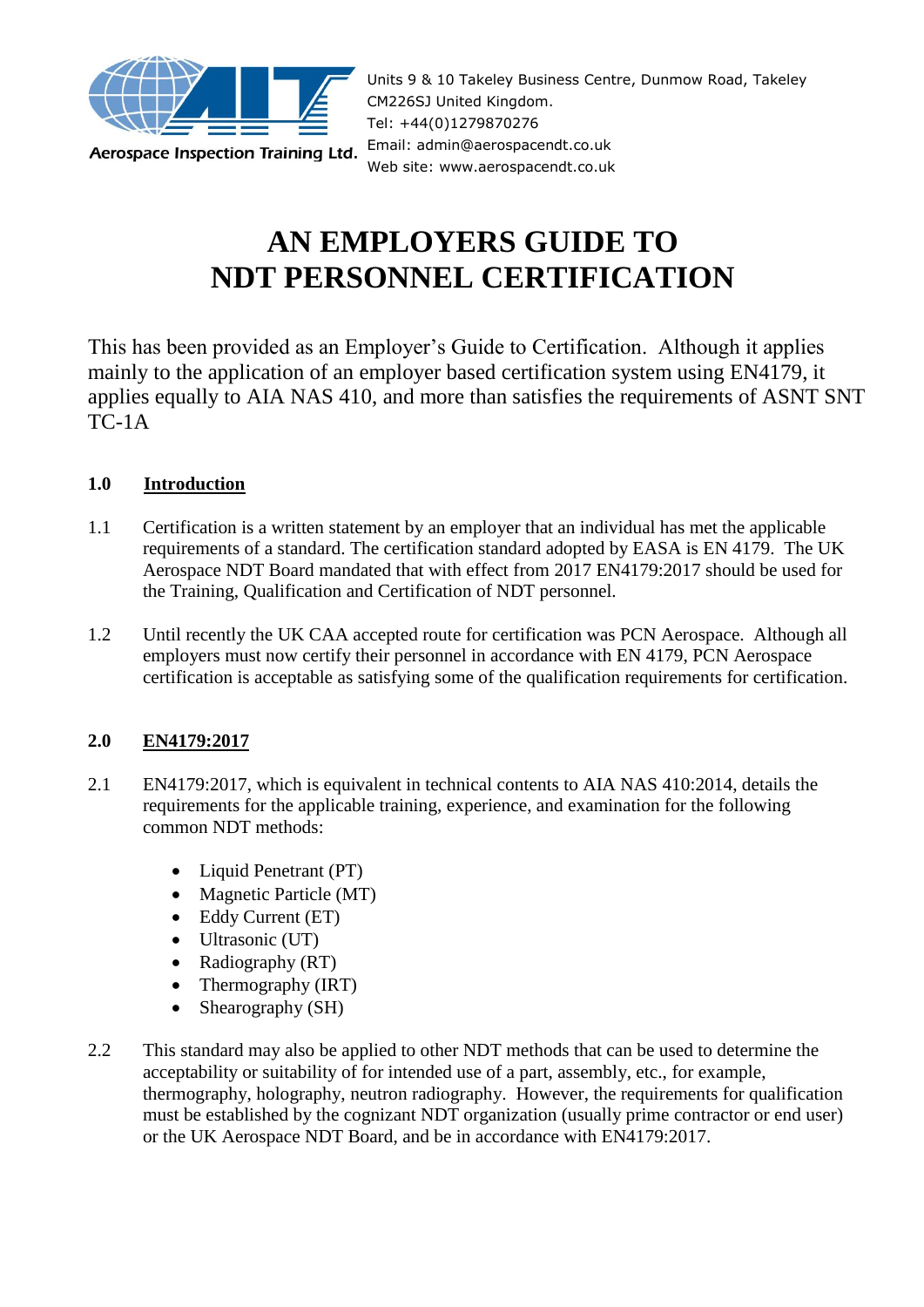

Units 9 & 10 Takeley Business Centre, Dunmow Road, Takeley CM226SJ United Kingdom. Tel: +44(0)1279870276 Email: admin@aerospacendt.co.uk Web site: www.aerospacendt.co.uk

# **3.0 Written Practice**

- 3.1 Employers using certified NDT personnel are required by EN4179 to develop and maintain a written practice for the qualification and certification of their NDT personnel that meets the requirements of the standard. This also applies to companies using NAS 410 or ASNT SNT TC1A.
- 3.2 The Written Practice should address the procedural details necessary for the employer to implement an NST qualification and certification program and should include the details of the NDT qualification and certification process, including:
	- The levels of qualification and certification used by the employer
	- Personnel duties and responsibilities
	- Training and experience requirements
	- Certification and recertification requirements
- 3.3 The Written Practice is mandatory as it an essential part of the EASA and CAA requirements for the qualification and certification of NDT personnel. Aerospace Inspection Training Ltd will on request provide your company with a unique Written Practice thereby ensuring compliance with the current regulations.
- 3.4 The following paragraphs provide an overview of the qualification and certification process.

#### **4.0 Qualification Levels**

- 4.1 Qualification is defined in EN4179 as the skill, training, knowledge, experience and, when applicable, the visual acuity required for personnel to properly perform to a particular level.
- 4.2 The qualification levels are:
	- Trainee
- Level 3
- Level 1 'Limited'
	- **Instructor** • Auditor
- Level 1 • Level 2
- 
- 

# **5.0 Certification Levels**

- 5.1 The levels requiring certification in accordance with EN 4179 are:
	- Level 1 'Limited'
	- Level 1
	- Level 2
	- Level 3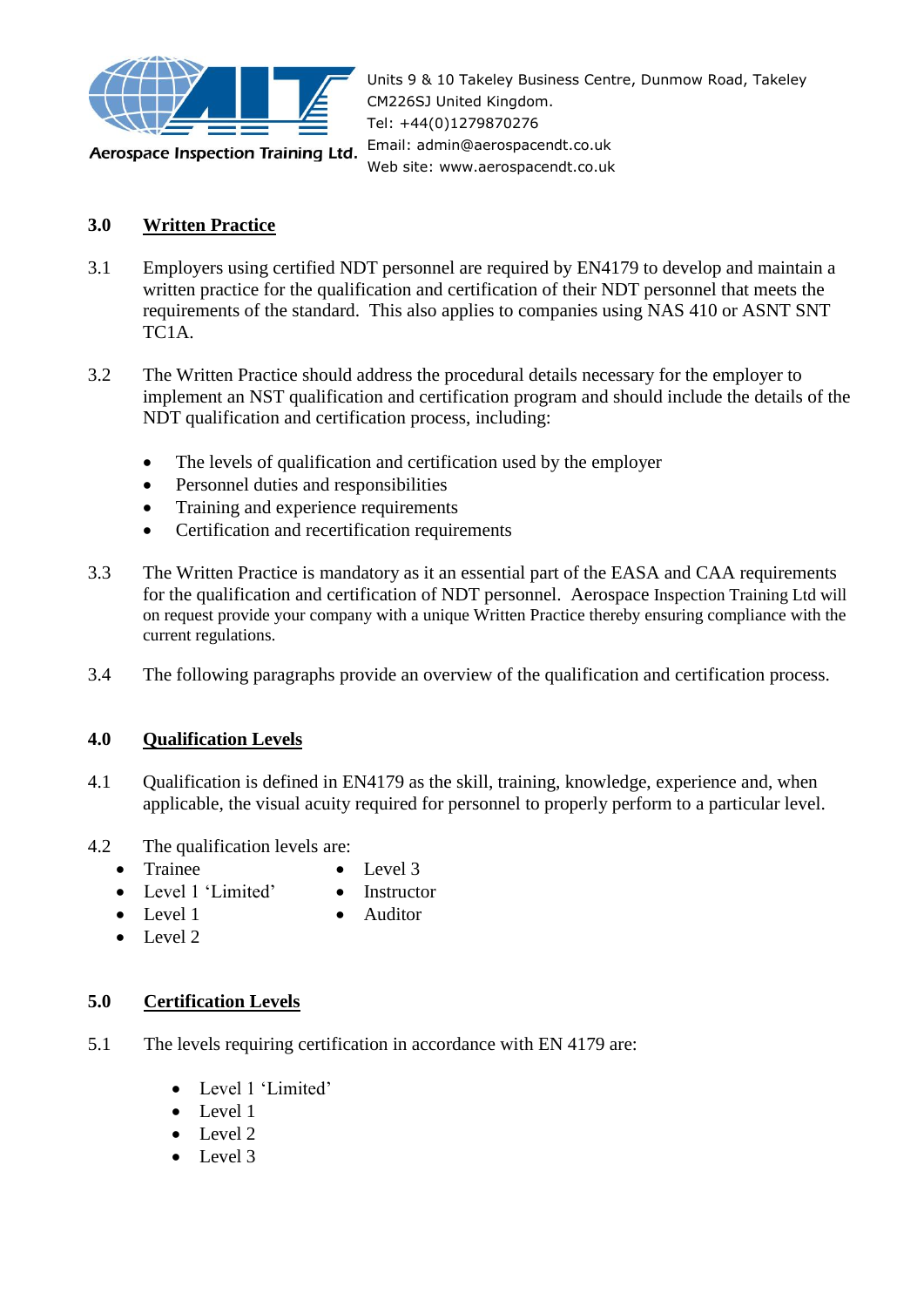

Aerospace Inspection Training Ltd.

Units 9 & 10 Takeley Business Centre, Dunmow Road, Takeley CM226SJ United Kingdom. Tel: +44(0)1279870276 Email: admin@aerospacendt.co.uk Web site: www.aerospacendt.co.uk

- 5.2 The requirements and responsibilities for each level of Qualification and Certification are given in the standard. It should be noted that NDT personnel shall not perform the functions listed if not certified to the appropriate level in the applicable technique/method.
- 5.3 When a Level 3's duties require the inspection or evaluation of products, then proficiency in performance in such tasks shall be demonstrated to the requirements of Level 2.

# **6.0 Recertification**

- 6.1 Level 1 'Limited personnel are re-certified by examination at intervals not to exceed one year.
- 6.2 Level 1 and 2 personnel are re-certified by examination at intervals not to exceed five years.
- 6.3 Level 3 personnel are re-certified by examination, or by a 'points credit system' at intervals not to exceed five years.

#### **7.0 Visual Acuity**

- 7.1 Near vision tests are administered annually
- 7.2 Colour perception tests are administered prior to certification or re-certification.
- 7.3 The tests are administered by personnel designated by the responsible Level 3 or the Outside Agency utilized for the qualification examination of personnel.
- 7.4 Any limitations in colour perception are evaluated by the responsible Level 3 prior to certification or re-certification and approved in writing.

# **8.0 Training**

- 8.1 EN4179 details the minimum formal training hours required for certification. The formal training should always be supplemented by practical on-the job-training with the employer.
- 8.2 The minimum training course outline is given in the standard, however, the actual course outline must be approved by the Responsible Level 3 or the UK Aerospace NDT Board, which has adopted the course outlines given in the Appendices to PCN AERO.
- 8.3 All completed NDT training should be documented.
- 8.4 Aerospace Inspection Training Ltd is a British Institute of NDT Accredited Training Establishment and is capable of providing the necessary NDT training for your NDT personnel. Training may be provided at the Training Centres in Norwich, Manchester, or Prestwick Scotland. In addition, training may also be provided at your facility either in the UK or overseas.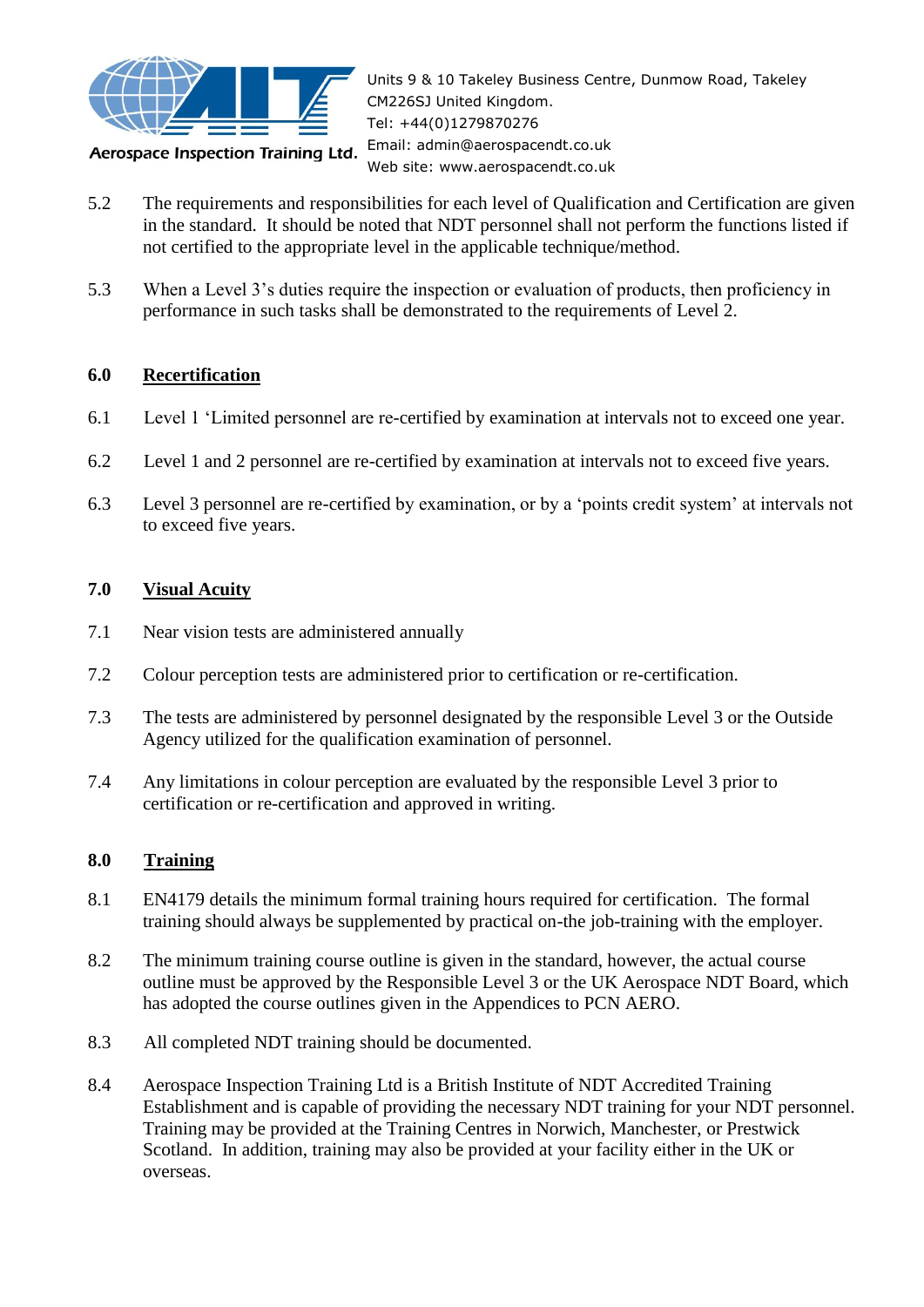

Aerospace Inspection Training Ltd.

Units 9 & 10 Takeley Business Centre, Dunmow Road, Takeley CM226SJ United Kingdom. Tel: +44(0)1279870276 Email: admin@aerospacendt.co.uk Web site: www.aerospacendt.co.uk

#### **9.0 Experience**

9.1 The minimum experience requirement is given in the standard. Documented experience in the NDT method gained with a previous method may be accepted.

#### **10.0 Examinations**

- 10.1 The requirements for the General, Specific, Practical examinations and the Basic Examination for a Level 3 examinations is given in the standard.
- 10.2 For the Specific Examination it is important to note that the open book examination should include the specifications, operating procedures and test techniques being used by the examination candidate in the performance of his duties with the employer.
- 10.3 For the Practical examination it is important to note that it is demonstration of proficiency in performing tasks that are typical of those to be accomplished in the performance of his duties with the employer. Therefore, it should ideally include all the NDT method processes/inspection techniques being used at the employers. In addition, the ability of the Level 2 to develop a work instruction is optional, not mandatory
- 10.4 It is the responsibility of the employer and the nominated responsible Level 3 to determine the actual content of the specific and practical examinations.
- 10.5 Aerospace Inspection Training Ltd is a British Institute of NDT Accredited Examination Centre and is capable of providing the necessary NDT examinations, to your unique requirements, for your NDT personnel. Examinations may be provided at the Examination Centres in Takeley, Norwich, Manchester, or Prestwick Scotland. In addition, examinations may also be provided at your facility either in the UK or overseas.

#### **11.0 Responsibilities**

- 11.1 The employer is responsible for the implementation of, and compliance with the EN4179 and for certifying qualified persons.
- 11.2 The employer is solely responsible for the certification of its employees and cannot certify for another employer.
- 11.3 Self-employed individuals may certify themselves provided they have a written practice and have been qualified to the requirements of EN4179 by another individual certified to Level 3 in accordance with EN4179.
- 11.4 The employer must identify in writing a 'Responsible Level 3' to act on its behalf in matters regarding the NDT qualification and certification process.